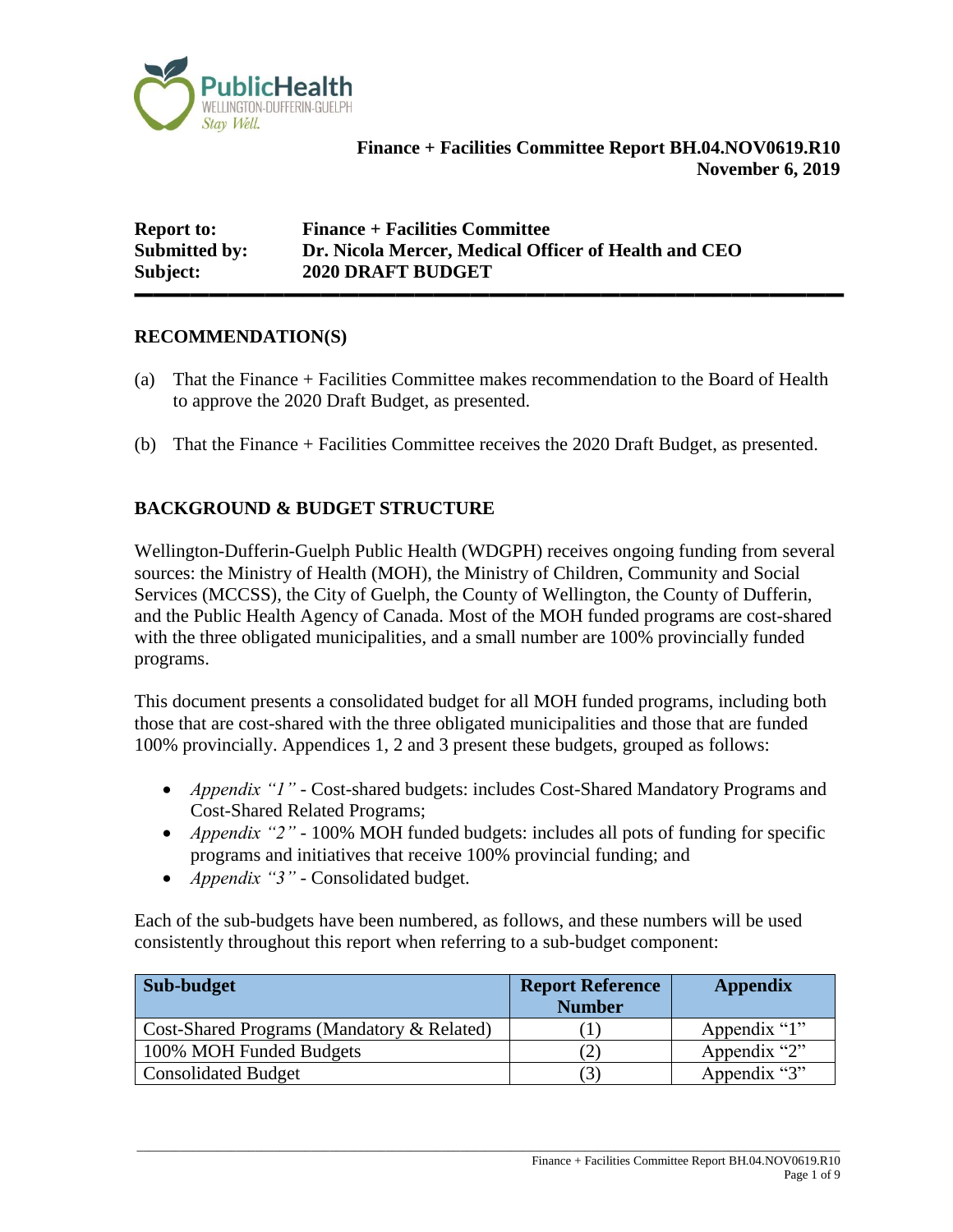#### **ASSUMPTIONS**

The following assumptions have informed the 2020 budget:

- *A. Status Quo Forecast*
	- Provincial funding increase of 0% for all cost-shared programs;
	- Provincial reduction in funding of approximately \$673k for most programs and initiatives that historically have been funded at 100% (from 100% to 70/30% Provincial/Municipal split);
	- Municipal funding increase of 2%;
	- Salaries increase of 2.0% for all management, union and non-union staff except MOH/CEO and AMOH; and
	- Benefits:
		- o Statutory approximately 3% increases based on trajectory from past 3 years; and
		- o Non-statutory approximately 9% increases based on projections by Benefit Consultants (Mosey & Mosey) earlier in the Summer.
- *B. Other Key Changes in 2020 Budget*
	- Employee Salaries and Wages reduction to "one-time strategic investments" (FTE contracts) in 2020 compared to 2019;
	- Employee Benefits reduction due to a variety of FTE changes. Changes noted in the bullet above;
	- Investment in new ERP system (all-in-one HR, finance, scheduling, inventory) to replace old legacy systems;
	- Efficiencies found in various operational areas:
		- o Building occupancy costs continued utilities savings from newer lighting, HVAC controls and other more efficient monitoring equipment; and
		- o Office supplies and photocopying.
	- Additional IT security costs to minimize impacts of future cyber-attacks;
	- Rent revenues (expenditure recoveries) generated by recently renovated and rented space in Orangeville office; and
	- Elimination of "one-time strategic investments" (initiatives) from 2020 budget.

#### **(1) COST-SHARED PROGRAMS**

Funding for Cost-Shared *Mandatory* Programs is received as a global budget, which means that the Agency receives a lump sum amount of funding from the province, which is intended to fund program deliverables the Agency needs to meet the Ontario Public Health Standards. The allocation of these funds is determined by the Board of Health (BOH) based on Senior Management recommendations.

In 2020, the MOH transitioned a number of programs that historically received 100% funding - to the cost-shared envelope using a 70/30 funding split. This change results in a net funding decrease of \$673k for the 2020 year. The programs added to the cost-shared envelope in 2020 are shown at the bottom of the program list that follows.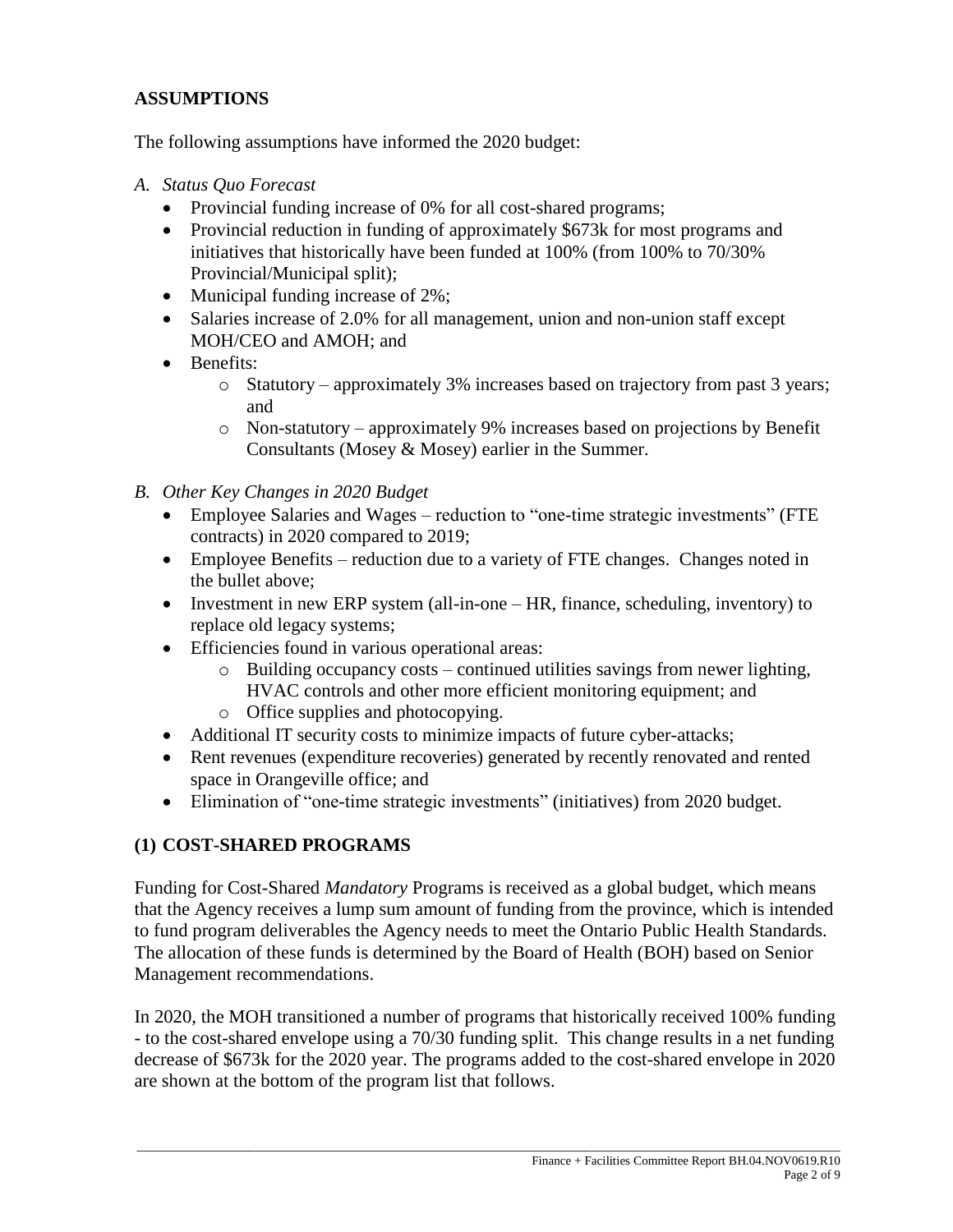#### Cost-Shared Programs:

| <b>Active Living</b>                         | Menu Labelling                       |
|----------------------------------------------|--------------------------------------|
| <b>Community Based Immunization Outreach</b> | Non-Publicly Funded Immunizations    |
| <b>Community Connections</b>                 | On Call                              |
| <b>Effective Public Health Practice</b>      | Oral Health                          |
| <b>Emergency Management</b>                  | Parenting                            |
| Food Safety                                  | <b>Population Health Assessment</b>  |
| Harm Reduction                               | <b>Preconception Health</b>          |
| <b>Health Equity</b>                         | Rabies                               |
| Health Hazard Prevention & Management        | <b>School Health Promotion</b>       |
| <b>Healthy Eating</b>                        | <b>Sexual Health</b>                 |
| <b>Healthy Families</b>                      | Speech & Language                    |
| <b>Healthy Pregnancies</b>                   | Substance Use                        |
| Immunization Monitoring & Surveillance       | Tuberculosis Prevention & Management |
| Immunizations for Children in Schools $\&$   | Vaccine Administration               |
| <b>Licensed Child Care Settings</b>          |                                      |
| <b>Infection Control</b>                     | Vaccine Management                   |
| <b>Infectious Diseases Prevention</b>        | Vision Screening                     |
| <b>Injury Prevention</b>                     | <b>Vector-Borne Diseases</b>         |
| <b>Mental Health Promotion</b>               | Safe Water                           |

*New for 2020: Programs, Positions and Enhancements that previously received 100% MOH funding in 2019 but are now Cost-Shared (70/30)*

Smoke Free Ontario Strategy Needle Exchange Program Initiative; Social Determinants of Health Nurses **Initiative** Enhanced Food Safety Chief Nursing Officer Enhanced Safe Water Infectious Diseases Control Initiative

Healthy Smiles Ontario Harm Reduction Program Enhancement Infection Prevention and Control Nurses Initiative

#### **(2) 100% MOH FUNDED BUDGETS**

The MOH also provides "pots" of 100% funding for specific positions, programs and enhancements to programs. The number of programs in this budget has been significantly reduced in 2020, from 13 initiatives in 2019, down to 2 initiatives in 2020.

This funding is presented, in aggregate, in Appendix "2", and includes the following:

- MOH/AMOH Compensation Initiative; and
- Ontario Seniors Dental Care Program.

#### **(3) CONSOLIDATED BUDGET**

The Consolidated budget shows the Cost-Shared Program Budget (Mandatory & Related) and 100% MOH Funded programs combined together. This can be viewed in Appendix "3".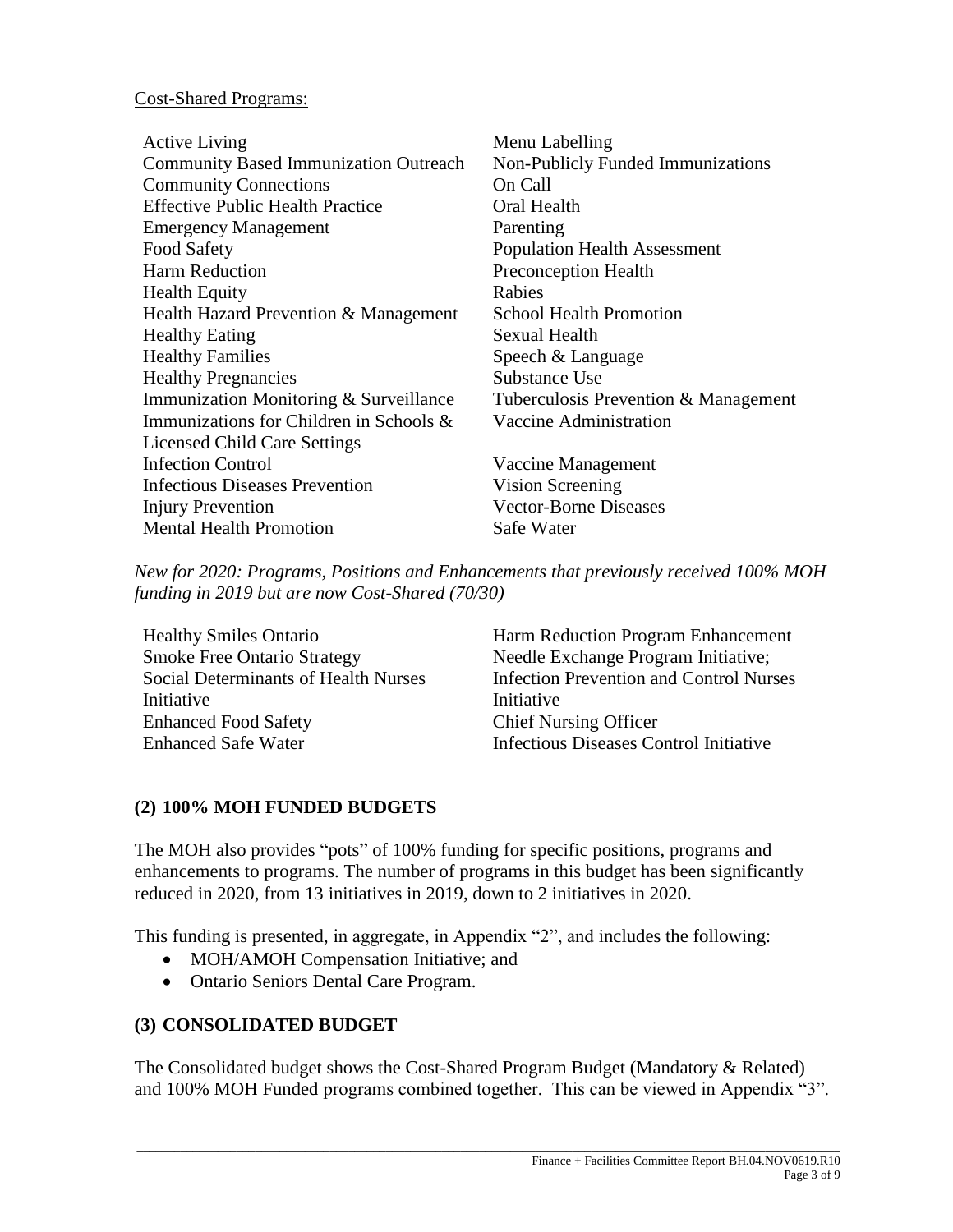WDGPH programs that are not included in this draft budget are:

- Healthy Babies Healthy Children (HBHC) funding provided by the MCCSS;
- Preschool Speech and Language (PSL) March  $31<sup>st</sup>$  year-end funding provided by MCCSS;
- County of Wellington Special Needs Resourcing funding provided by the County of Wellington; and
- Other Community Grants based on individual service contracts.

#### **ANALYSIS/RATIONALE**

#### Budget Objectives

The Senior Leadership Team's (SLT) objectives for the 2020 budget are:

- Alignment with organizational vision and strategy, updated Ontario Public Health Standards, and Accountability Framework;
- Balanced budget;
- Value for money;
- Limiting the effects of the MOH's funding decrease to our municipal partners; and
- Reducing overall Agency liability in anticipation of amalgamation.

#### Budget Process

The following process was undertaken for the preparation of the 2020 budget:

*To date:*

- Budget guidelines provided to management team;
- Salaries and benefits costs for 2020 calculated by Finance with support from the Agency's benefit provider;
- Preparation of program operating budgets and operational plans by Program Managers;
- Review of program operating budgets and operational plans by Directors;
- Finance compilation of Divisional Budgets;
- Finance meetings with each Director and their Managers to review budgets submitted;
- SLT review of draft budget and preliminary discussion of one-time grant requests;
- SLT meetings to determine how to address funding reduction of \$673k; and
- Preparation of report and presentation for Finance-Facilities Committee based on SLT approved draft.

*To come:*

- Finance + Facilities Committee review and recommendation to BOH for approval;
- BOH approval;
- Finalize list of one-time grants;
- Present final list of one-time grants to be submitted to BOH in February 2020;
- Preparation of Annual Service Plan and Budget Submission;
- Submit Annual Service Plan and Budget Submission (by February 28, 2020); and
- Receive provincial funding approval from MOH later in 2020.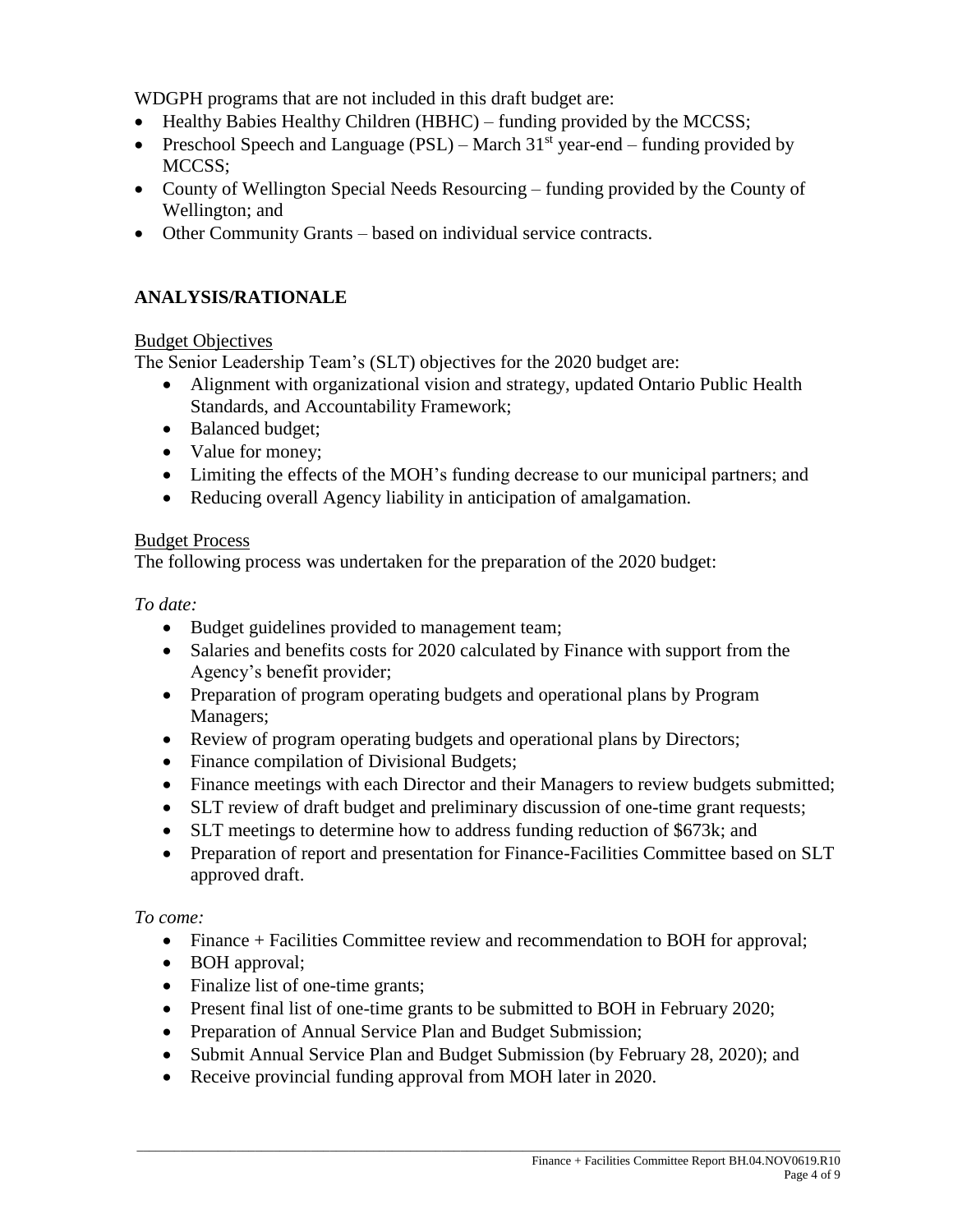#### **2020 Budget Information**

#### One-Time Grants

One-time grants requests are currently being considered. Once determined, a final list of requests will be provided to the BOH ahead of the MOH submission deadline on February  $28<sup>th</sup>$ .

#### Risk Analysis

As of the writing of this report, the areas of risk and opportunity for the BOH related to the 2020 budget are:

- Further reductions in provincial funding; and
- Further impacts from the Province's Public Health Transformation/Amalgamation efforts.

#### **APPENDICES**

**Appendix "1"** – Cost-Shared Mandatory and Related Programs Budget (1) **Appendix "2" –** 100% MOH Funded Programs Budget (2) **Appendix "3"** – Consolidated Budget (3) **Appendix "4"** – Budget Notes

| Prepared by:           | Reviewed by:                   | Approved by:              |
|------------------------|--------------------------------|---------------------------|
| Rob Cunnington, CPA CA | David Kingma, Director of      | Dr. Nicola Mercer,        |
| Manager, Finance       | <b>Administrative Services</b> | Medical Officer of Health |
|                        |                                | & CEO                     |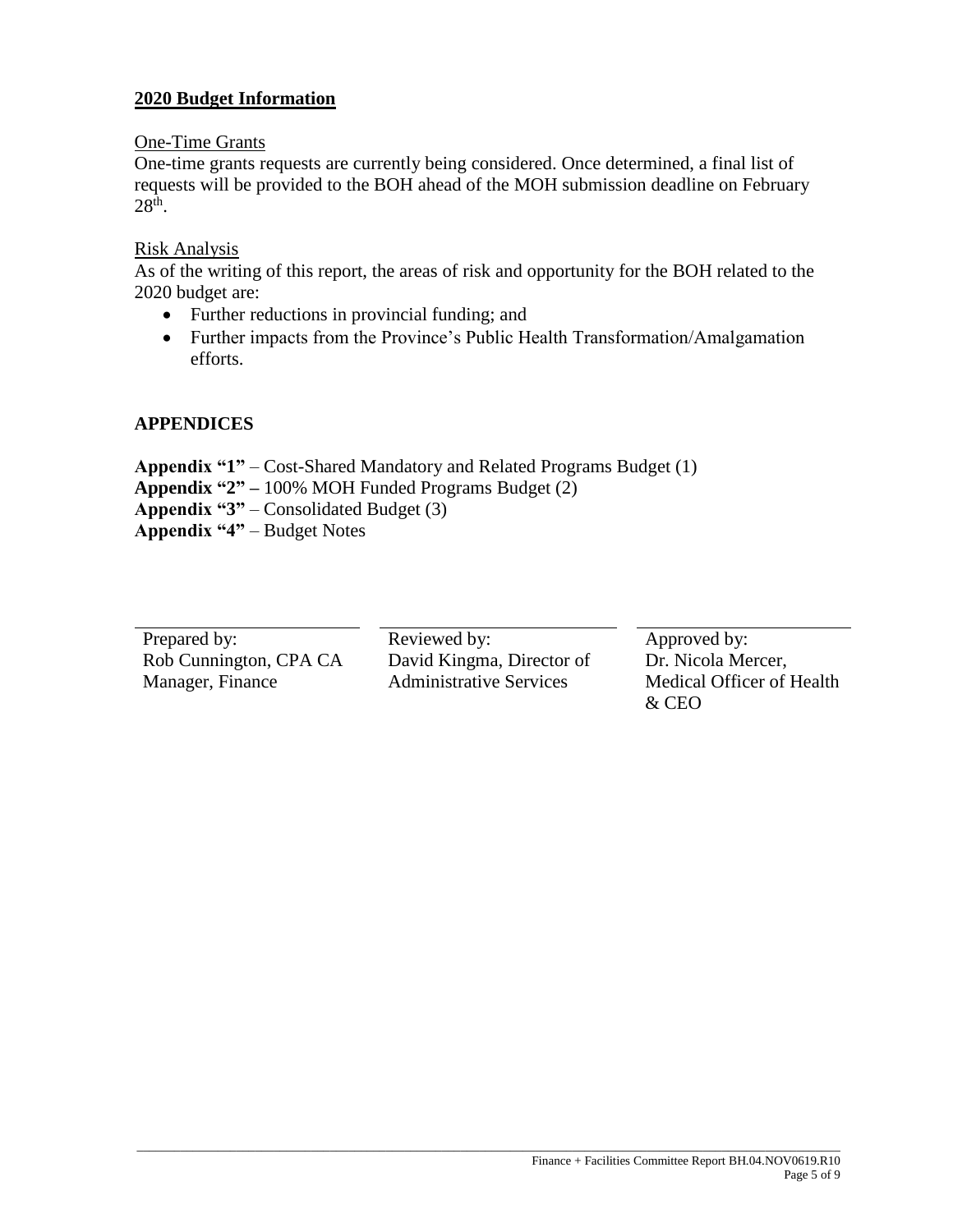#### *Appendix "1"* **Cost-Shared Programs Budget (Mandatory and Related)**

## **Wellington-Dufferin-Guelph Public Health 2020 Draft Budget**

**Fund Category:** All Cost-shared programs

**Fund:** Multiple

|                                            |            | 2019 Revised<br>based on<br>2019 BOH<br><b>Provincial</b> |            |               | Increase<br><b>Increase</b><br>(Decrease) |              |  |
|--------------------------------------------|------------|-----------------------------------------------------------|------------|---------------|-------------------------------------------|--------------|--|
|                                            | Approved   | <b>Funding Approval</b>                                   | 2020 Draft | (Decrease) \$ | %                                         | <b>Notes</b> |  |
| <u>Revenues</u>                            |            |                                                           |            |               |                                           |              |  |
| <b>Funding</b>                             |            |                                                           |            |               |                                           |              |  |
| Grant - MOH                                | 14,781,500 | 14,781,500                                                | 14,108,150 | (673, 350)    | $-4.56%$                                  | Note 1       |  |
| Grant - City of Guelph                     | 3,946,353  | 3,946,353                                                 | 4,025,278  | 78,925        | 2.0%                                      | Note 2       |  |
| Grant - County of Wellington               | 2,724,105  | 2,724,105                                                 | 2,778,587  | 54,482        | 2.0%                                      | Note 2       |  |
| Grant - County of Dufferin                 | 1,843,489  | 1,843,489                                                 | 1,880,360  | 36,871        | 2.0%                                      | Note 2       |  |
| Transfers from reserve                     | 22,333     | 22,333                                                    | 22,333     | $\mathbf 0$   | 0.0%                                      |              |  |
| <b>Total Funding</b>                       | 23,317,780 | 23,317,780                                                | 22,814,708 | (503, 072)    | $-2.16%$                                  |              |  |
| Interest Income                            |            |                                                           |            |               |                                           |              |  |
| Interest revenue                           | 27,000     | 27,000                                                    | 27,000     | 0             | 0.0%                                      |              |  |
| Total Interest Income                      | 27,000     | 27,000                                                    | 27,000     | 0             | 0.0%                                      |              |  |
| <b>Total Revenues</b>                      | 23,344,780 | 23,344,780                                                | 22,841,708 | (503, 072)    | $-2.15%$                                  |              |  |
| <u>Expenses</u>                            |            |                                                           |            |               |                                           |              |  |
| <b>Employee Costs</b>                      |            |                                                           |            |               |                                           |              |  |
| Employee salaries & w ages                 | 13,801,135 | 13,801,138                                                | 13,203,521 | (597, 617)    | $-4.33%$                                  | Note 3       |  |
| Employee benefits                          | 4,036,161  | 4,036,159                                                 | 4,007,964  | (28, 194)     | $-0.7%$                                   | Note 4       |  |
| <b>Total Employee Costs</b>                | 17,837,296 | 17,837,297                                                | 17,211,486 | (625, 811)    | $-3.51%$                                  |              |  |
| <b>Operating Costs</b>                     |            |                                                           |            |               |                                           |              |  |
| Travel                                     | 265,226    | 265,226                                                   | 265,483    | 257           | 0.1%                                      |              |  |
| Staff training                             | 179,415    | 179,415                                                   | 179,056    | (359)         | $-0.2%$                                   |              |  |
| Program supplies                           | 665,867    | 665,866                                                   | 663,101    | (2,766)       | $-0.42%$                                  |              |  |
| Professional & purchased services          | 826,890    | 826,890                                                   | 848,275    | 21,385        | 2.59%                                     | Note 5       |  |
| Equipment and furniture                    | 7,793      | 7,793                                                     | 7,868      | 75            | 0.96%                                     |              |  |
| Board of Health                            | 38,500     | 38,500                                                    | 34,650     | (3,850)       | $-10.0%$                                  |              |  |
| <b>Building occupancy</b>                  | 2,259,894  | 2,259,894                                                 | 2,218,715  | (41, 180)     | $-1.82%$                                  | Note 6       |  |
| Information & IT equipment                 | 728,483    | 728,483                                                   | 749,474    | 20,991        | 2.88%                                     | Note 7       |  |
| Telecommunications                         | 149,050    | 149,050                                                   | 162,882    | 13,832        | 9.28%                                     | Note 8       |  |
| Office expenses, printing, postage         | 179,217    | 179,217                                                   | 159,193    | (20, 024)     | $-11.17%$                                 | Note 9       |  |
| Expenditure recoveries and offset revenue  | (363, 712) | (363, 712)                                                | (393, 048) | (29, 336)     | 8.07%                                     | Note 10      |  |
| Transfers to reserves                      | 384,727    | 384,727                                                   | 388,574    | 3,847         | 1.0%                                      |              |  |
| One-time strategic investments - Operating | 186,134    | 186,134                                                   | 346,000    | 159,866       | 85.89%                                    | Note 11      |  |
| <b>Total Operating Costs</b>               | 5,507,483  | 5,507,483                                                 | 5,630,222  | 122,739       | 2.23%                                     |              |  |
| <b>Total Expenses</b>                      | 23,344,779 | 23,344,780                                                | 22,841,708 | (503, 072)    | $-2.15%$                                  |              |  |
| Net Surplus (Deficit)                      | 0          | (0)                                                       | (0)        | (0)           |                                           |              |  |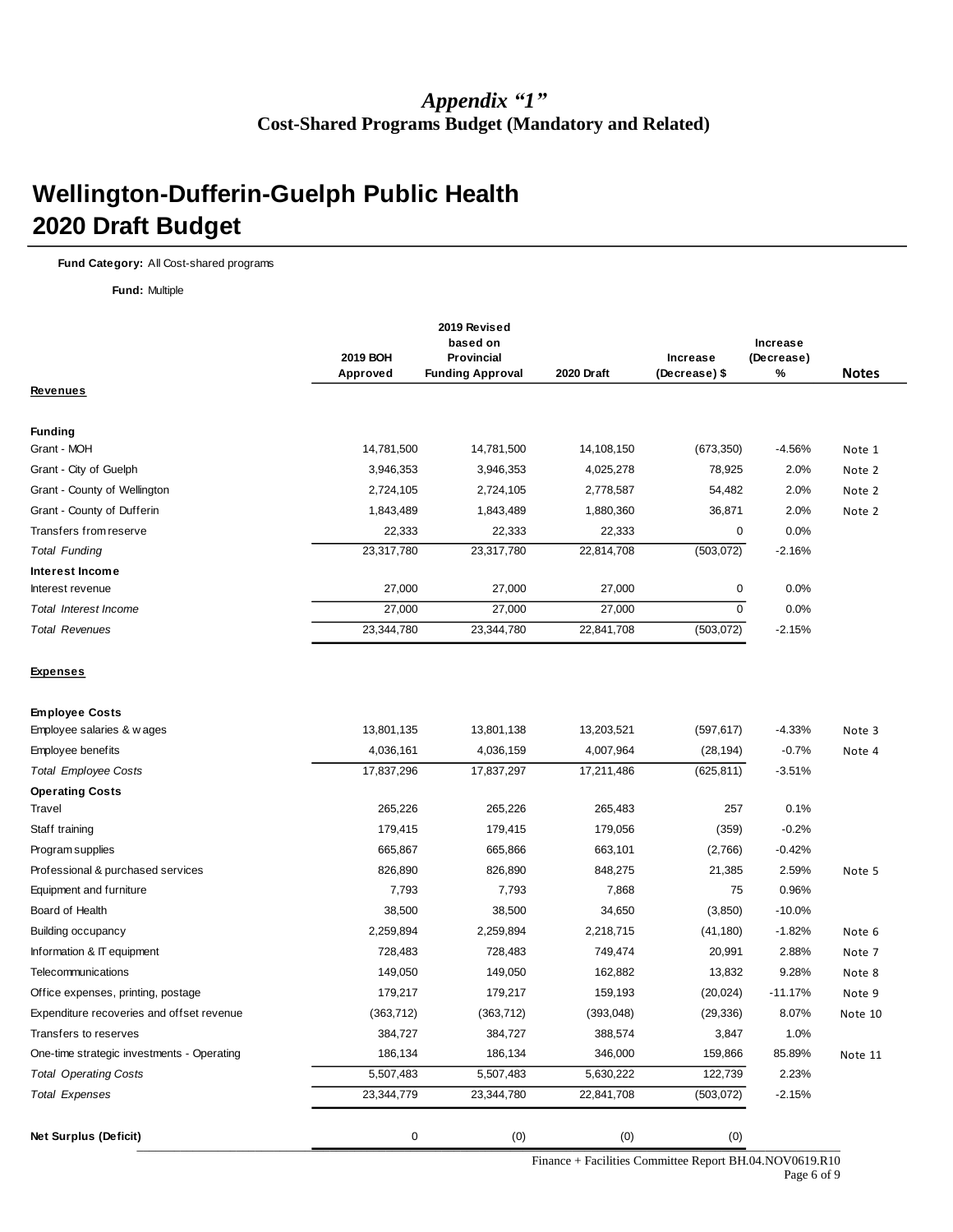#### *Appendix "2"*

#### **100% MOH Funded Budget**

# **Wellington-Dufferin-Guelph Public Health 2020 Draft Budget**

#### **Fund Category:** 100% Related Programs

**Fund:** MOH/AMOH Compensation Initiative, Ontario Seniors Dental Care Program

|                                    | 2019 BOH<br>Approved | 2019 Revised<br>based on<br><b>Provincial</b><br><b>Funding Approval</b> | <b>2020 Draft</b> | <b>Increase</b><br>(Decrease) \$ | <b>Increase</b><br>(Decrease)<br>% |
|------------------------------------|----------------------|--------------------------------------------------------------------------|-------------------|----------------------------------|------------------------------------|
| <b>Revenues</b>                    |                      |                                                                          |                   |                                  |                                    |
| <b>Funding</b>                     |                      |                                                                          |                   |                                  |                                    |
| Grant - MOH                        | 83,505               | 735,330                                                                  | 1,007,218         | 271,888                          | 36.97%                             |
| <b>Total Funding</b>               | 83,505               | 735,330                                                                  | 1,007,218         | 271,888                          | 36.97%                             |
| <b>Total Revenues</b>              | 83,505               | 735,330                                                                  | 1,007,218         | 271,888                          | 36.97%                             |
| <b>Expenses</b>                    |                      |                                                                          |                   |                                  |                                    |
| <b>Employee Costs</b>              |                      |                                                                          |                   |                                  |                                    |
| Employee salaries & w ages         | 72,051               | 305,588                                                                  | 435,310           | 129,723                          | 42.45%                             |
| Employee benefits                  | 11,454               | 83,545                                                                   | 120,545           | 37,000                           | 44.29%                             |
| <b>Total Employee Costs</b>        | 83,505               | 389,133                                                                  | 555,855           | 166,723                          | 42.84%                             |
| <b>Operating Costs</b>             |                      |                                                                          |                   |                                  |                                    |
| <b>Travel</b>                      | 0                    | 3,750                                                                    | 5,000             | 1,250                            | 33.33%                             |
| Staff training                     | 0                    | 1,688                                                                    | 2,250             | 563                              | 33.33%                             |
| Program supplies                   | 0                    | 115,760                                                                  | 144,113           | 28,353                           | 24.49%                             |
| Professional & purchased services  | $\mathbf 0$          | 198,000                                                                  | 264,000           | 66,000                           | 33.33%                             |
| <b>Building occupancy</b>          | $\mathbf 0$          | 7,500                                                                    | 10,000            | 2,500                            | 33.33%                             |
| Office expenses, printing, postage | 0                    | 19,500                                                                   | 26,000            | 6,500                            | 33.33%                             |
| <b>Total Operating Costs</b>       | 0                    | 346,197                                                                  | 451,363           | 105,165                          | 30.38%                             |
| <b>Total Expenses</b>              | 83,505               | 735,330                                                                  | 1,007,218         | 271,888                          | 36.97%                             |
| <b>Net Surplus (Deficit)</b>       | 0                    | 0                                                                        | (0)               | (0)                              |                                    |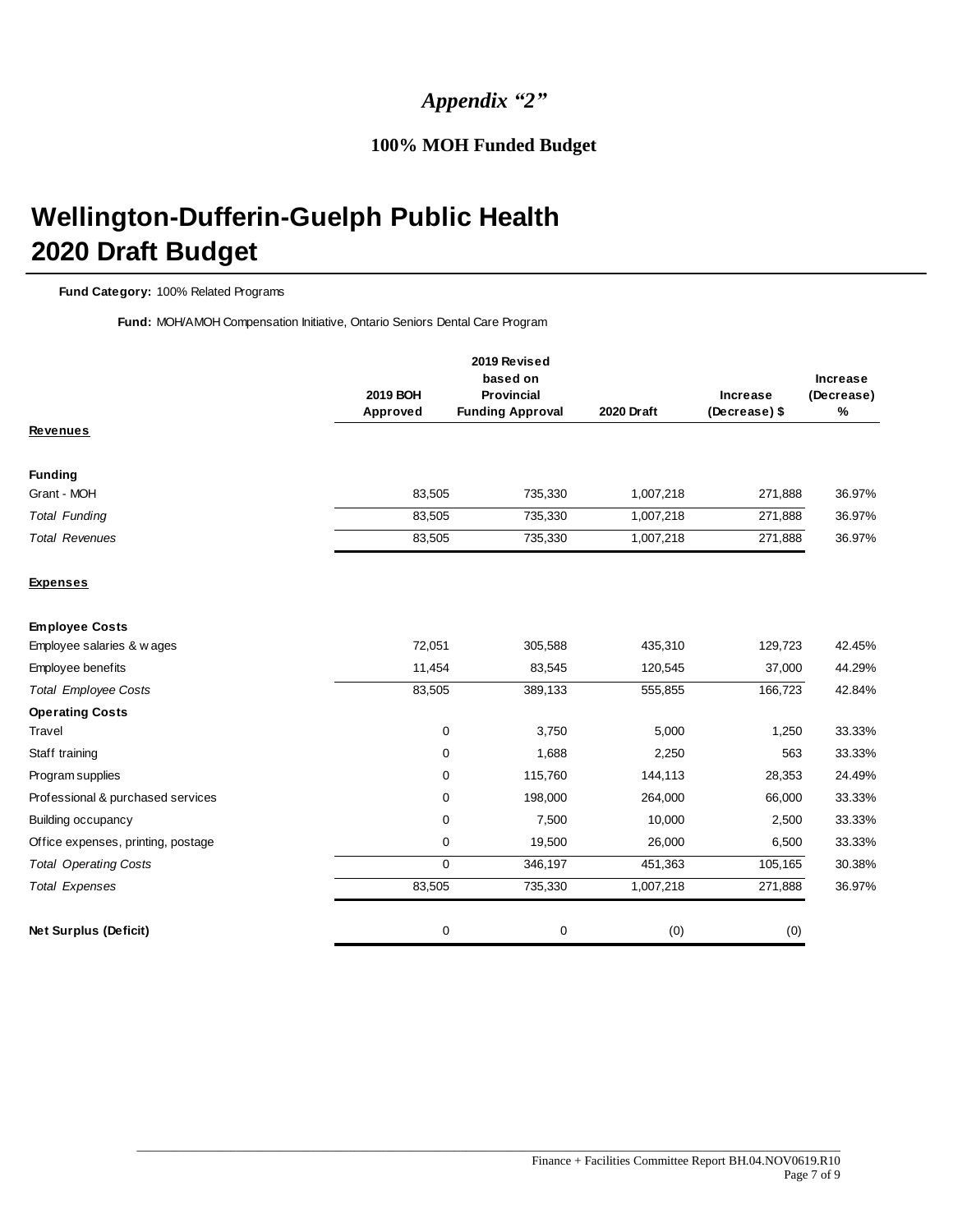### *Appendix "3"* **Consolidated Budget Wellington-Dufferin-Guelph Public Health 2020 Draft Budget**

**Fund Category:** 100% Related Programs, Cost-shared Related Programs, Mandatory Programs

#### **Fund:** All

*Total Operating Costs Total Expenses*

One-time strategic investments - Operating

|                                           | 2019 BOH<br>Approved | 2019 Revised<br>based on<br><b>Provincial</b><br><b>Funding Approval</b> | 2020 Draft | <b>Increase</b><br>(Decrease) \$ | Increase<br>(Decrease)<br>% |
|-------------------------------------------|----------------------|--------------------------------------------------------------------------|------------|----------------------------------|-----------------------------|
| <u>Revenues</u>                           |                      |                                                                          |            |                                  |                             |
| <b>Funding</b>                            |                      |                                                                          |            |                                  |                             |
| Grant - MOH                               | 14,865,005           | 15,516,830                                                               | 15,115,368 | (401, 462)                       | $-2.59%$                    |
| Grant - City of Guelph                    | 3,946,353            | 3,946,353                                                                | 4,025,278  | 78,925                           | 2.0%                        |
| Grant - County of Wellington              | 2,724,105            | 2,724,105                                                                | 2,778,587  | 54,482                           | 2.0%                        |
| Grant - County of Dufferin                | 1,843,489            | 1,843,489                                                                | 1,880,360  | 36,871                           | 2.0%                        |
| Transfers from reserve                    | 22,333               | 22,333                                                                   | 22,333     | $\mathbf 0$                      | 0.0%                        |
| <b>Total Funding</b>                      | 23,401,285           | 24,053,110                                                               | 23,821,926 | (231, 184)                       | $-0.96%$                    |
| Interest Income                           |                      |                                                                          |            |                                  |                             |
| Interest revenue                          | 27,000               | 27,000                                                                   | 27,000     | 0                                | 0.0%                        |
| <b>Total Interest Income</b>              | 27,000               | 27,000                                                                   | 27,000     | $\mathbf 0$                      | 0.0%                        |
| <b>Total Revenues</b>                     | 23,428,285           | 24,080,110                                                               | 23,848,926 | (231, 184)                       | $-0.96%$                    |
| <b>Expenses</b>                           |                      |                                                                          |            |                                  |                             |
| <b>Employee Costs</b>                     |                      |                                                                          |            |                                  |                             |
| Employee salaries & w ages                | 13,873,186           | 14,106,726                                                               | 13,638,831 | (467, 894)                       | $-3.32%$                    |
| Employee benefits                         | 4,047,615            | 4,119,704                                                                | 4,128,510  | 8,806                            | 0.21%                       |
| <b>Total Employee Costs</b>               | 17,920,801           | 18,226,429                                                               | 17,767,341 | (459,088)                        | $-2.52%$                    |
| <b>Operating Costs</b>                    |                      |                                                                          |            |                                  |                             |
| Travel                                    | 265,226              | 268,976                                                                  | 270,483    | 1,507                            | 0.56%                       |
| Staff training                            | 179,415              | 181,102                                                                  | 181,306    | 204                              | 0.11%                       |
| Program supplies                          | 665,867              | 781,626                                                                  | 807,213    | 25,587                           | 3.27%                       |
| Professional & purchased services         | 826,890              | 1,024,890                                                                | 1,112,275  | 87,385                           | 8.53%                       |
| Equipment and furniture                   | 7,793                | 7,793                                                                    | 7,868      | 75                               | 0.96%                       |
| Board of Health                           | 38,500               | 38,500                                                                   | 34,650     | (3,850)                          | $-10.0%$                    |
| Building occupancy                        | 2,259,894            | 2,267,394                                                                | 2,228,715  | (38,680)                         | $-1.71%$                    |
| Information & IT equipment                | 728,483              | 728,483                                                                  | 749,474    | 20,991                           | 2.88%                       |
| Telecommunications                        | 149,050              | 149,050                                                                  | 162,882    | 13,832                           | 9.28%                       |
| Office expenses, printing, postage        | 179,217              | 198,717                                                                  | 185,193    | (13, 524)                        | $-6.81%$                    |
| Expenditure recoveries and offset revenue | (363, 712)           | (363, 712)                                                               | (393,048)  | (29, 336)                        | 8.07%                       |
| Transfers to reserves                     | 384.727              | 384.727                                                                  | 388.574    | 3.847                            | 1.0%                        |

\_\_\_\_\_\_\_\_\_\_\_\_\_\_\_\_\_\_\_\_\_\_\_\_\_\_\_\_\_\_\_\_\_\_\_\_\_\_\_\_\_\_\_\_\_\_\_\_\_\_\_\_\_\_\_\_\_\_\_\_\_\_\_\_\_\_\_\_\_\_\_\_\_\_\_\_\_\_\_\_\_\_\_\_\_\_\_\_\_\_\_\_\_\_\_\_\_\_\_\_\_\_\_\_\_\_\_\_\_\_\_\_\_ 5,507,483 5,853,680 6,081,585 227,904 3.89% 23,428,284 24,080,110 23,848,926 (231,184) -0.96% **Net Surplus (Deficit)** 0 (0) (0) (0)

186,134 186,134 346,000 159,866 85.89%